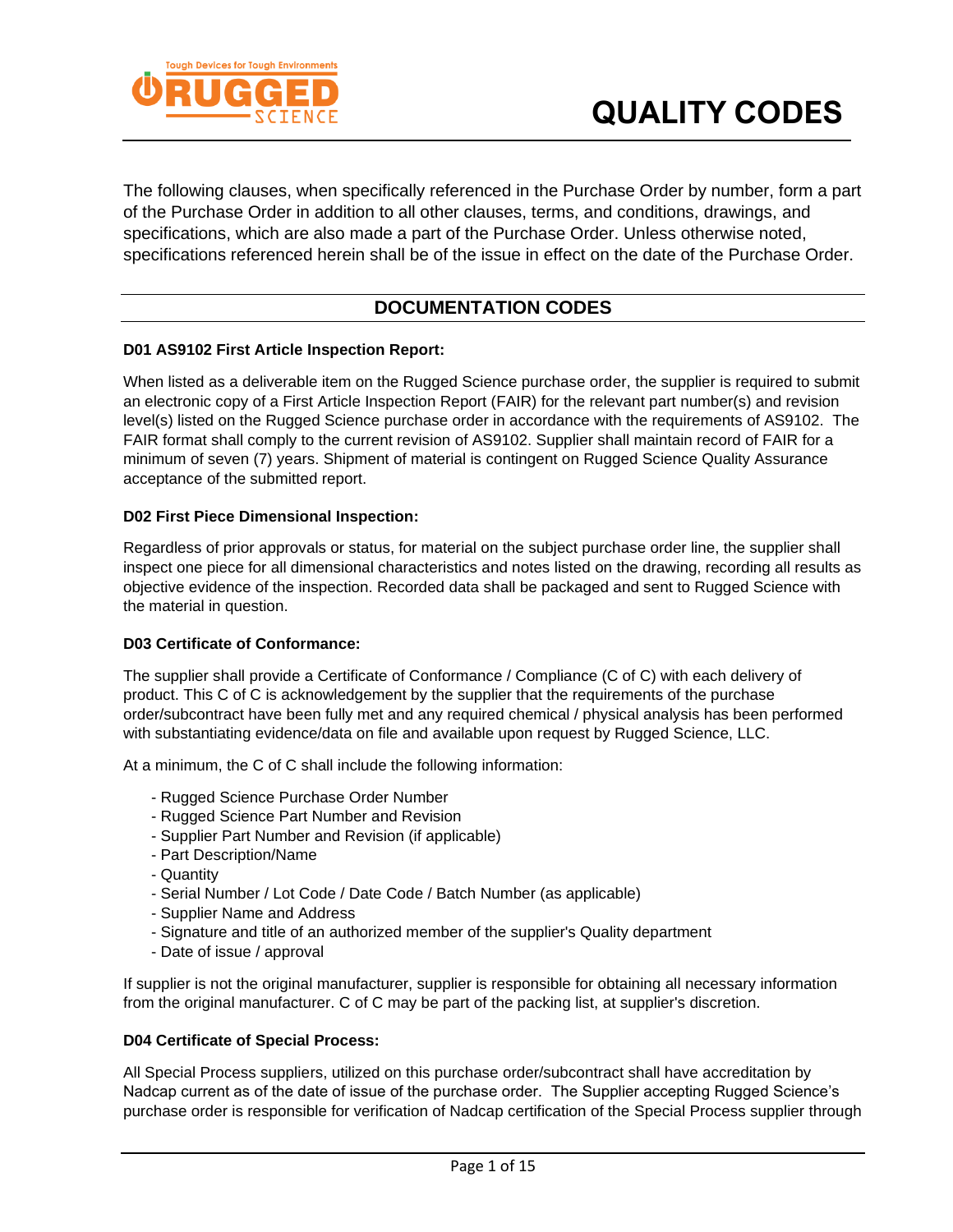

www.eAuditNet.com (other equivalent source) and must document the verification date and Nadcap accreditation code(s) as through a Certificate of Conformance.

A Special Process Certificate of Conformance issued by the Special Process supplier shall accompany all shipments. The Special Process Supplier's Certificate of Conformance shall certify compliance with all Special Processes required by this Purchase Order (PO)/Subcontract and associated specifications and/or drawings.

This requirement shall be flowed down to all sub-tier suppliers. All costs associated with Nadcap accreditation shall be borne by the Special Process Supplier. Special Processes are as defined in AS9100 and as defined by Nadcap. Examples of special processes include but are not limited to Chemical Processes (including Plating, Conversion Coating), Heat Treating, Protective Coatings (Conformal/Paint Epoxy), Welding (EG: Resistance/ EB Fusion), Brazing (Vacuum/ Dip), Non-Destructive Inspection or Test (NDI/NDT), Material Testing Laboratories, Composites, Non-conventional Machining & Surface Enhancements, X-Ray Inspection, etc.

If a First Article Inspection Report (FAIR) is also imposed by the PO/Subcontract, the Special Process Certificate of Conformance and other data, such as material certifications and paint gloss readings, etc. shall be attached as part of the FAIR.

Records pertaining to this requirement must be maintained by supplier for not less than seven (7) years.

#### **D05 Raw Material Report and/or Certificate of Conformance:**

The supplier shall provide a Report and/or Certificate of Conformance (C of C), with each delivery, for the raw material supplied or used in the parts supplied. The C of C shall be from the original raw material supplier and include original supplier, lot number, material specification, tests conducted, and any other relevant information needed to identify the raw material. Acceptable examples include foundry report, mill report, dimension/ description, temper/hardness, alloy and condition. The supplier shall maintain the original mill certification and any secondary independent test laboratory certification(s) if any additional process was done after original mill certification for procured metallic material that shall include physical properties, chemical analysis and lot number(s). For plastics and other "proprietary" materials a C of C from the OEM / OCM to that material specification is acceptable. In addition, material must meet any other contractual requirements as stated in the Purchase Order, and any applicable DFARs such as Specialty Metals. Supplier records shall be retained for a minimum of 7 years after completion of the purchase order or subcontract. These requirements shall be flowed down to any sub-tier suppliers.

#### **D06 Test Data by Lot:**

The supplier shall provide, with each shipment, one reproducible copy of the documented Test Data, including electrical, mechanical, or environmental, as applicable. Lot type data shall be included with each shipment. The supplier shall also retain such records for a minimum of seven (7) years after delivery of product. All retained records shall remain legible, readily identifiable and retrievable. These requirements shall be flowed down to any sub-tier suppliers. Records shall be made available to Rugged Science, their customers or government representatives upon request for the duration of the retention period.

#### **D07 Test Data by Serial Number:**

The supplier shall provide, with each serialized unit, one reproducible copy of the documented Test Data, including electrical, mechanical, or environmental, as applicable. The supplier shall also retain such records for a minimum of seven (7) years after delivery of product. All retained records shall remain legible, readily identifiable and retrievable. These requirements shall be flowed down to any sub-tier suppliers. Records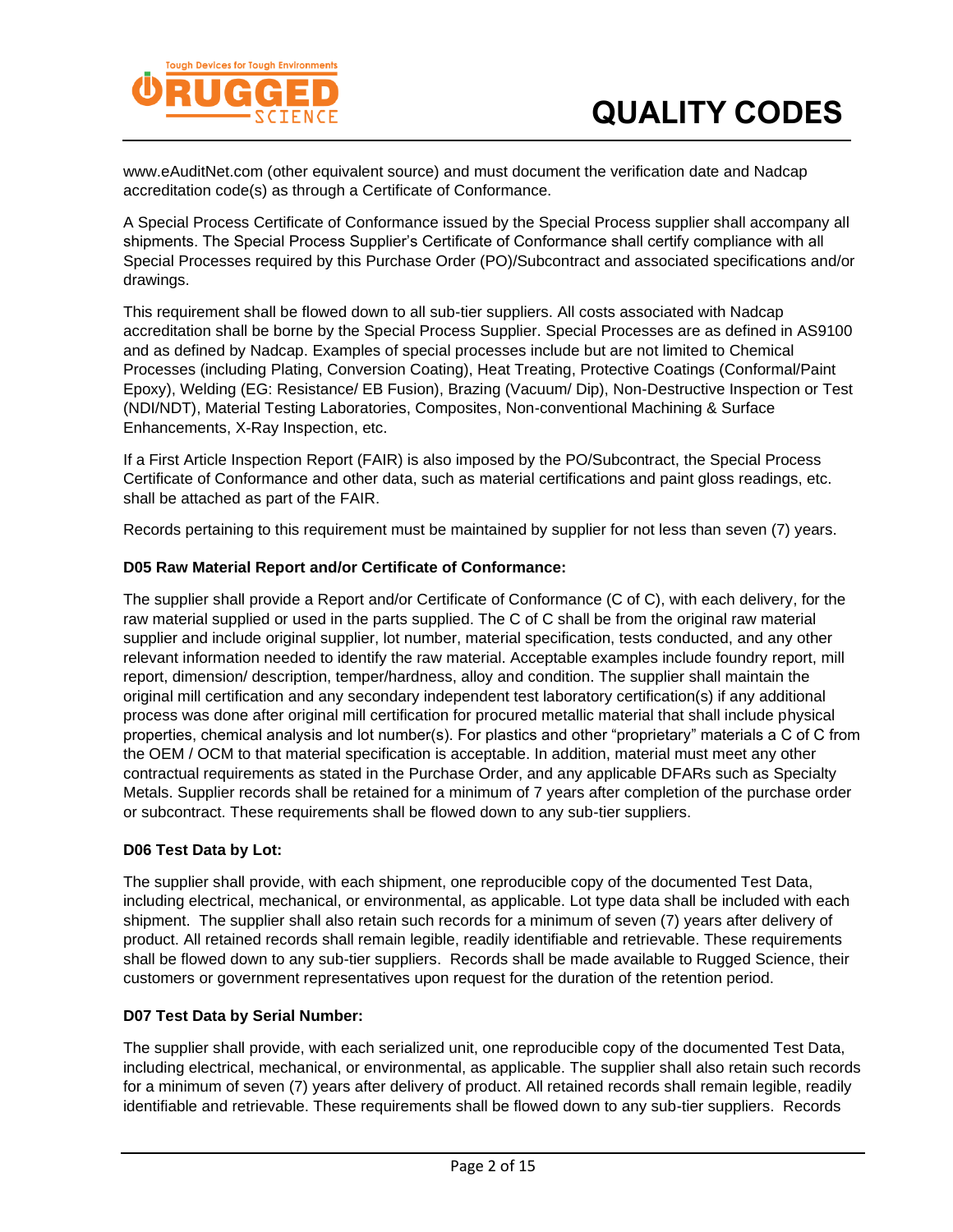

shall be made available to Rugged Science, their customers or government representatives upon request for the duration of the retention period.

#### **D08 Retention of Records:**

Records of product conformity for serialized or lot controlled items shall be retained for a minimum of seven (7) years after delivery of product. All retained records shall remain legible, readily identifiable, and retrievable. These requirements shall be flowed down to any sub-tier suppliers. Records shall be made available to Rugged Science, their customers of government representatives upon request for the duration of the retention period.

#### **D09 OEM Pedigree Traceability:**

Original Manufacturer (OEM) lot traceability is required. Each piece delivered in the subject lot shall be clearly marked with a lot code or date code which provides traceability to the manufacturer. If the part is too small to mark, the minimum protective package shall contain the information.

#### **D10 Parts Subject to QPL Control:**

The product furnished under this order shall be the product which are listed on the Qualified Products List (QPL) applicable to the product ordered.

#### **D11 Counterfeit Parts Prohibited:**

No counterfeit parts, as defined herein, shall be supplied to or used in products supplied to Rugged Science.

Rugged Science shall perform inspection for evidence of gross or common indications of counterfeiting within 14 days of receipt. Rugged Science shall notify seller in writing of suspect or confirmed counterfeit parts within 14 days of discovery at any time during the liability period.

Rugged Science reserves the right to withhold payment for all suspect items pending the results of the investigation.

If suspect/counterfeit materiel is furnished under this purchase agreement, such items shall be impounded. Rugged Science is under no obligation to return suspect or confirmed counterfeit materiel and may elect to scrap any known counterfeit materiel or may turn such items over to Authority Having Jurisdiction for investigation.

The seller shall promptly replace such items with items acceptable to the Rugged Science. The seller may be liable for all costs relating to impoundment, removal, and replacement for a period of two years from date of delivery.

Seller shall notify Rugged Science in writing of any known instances of fraud or attempted fraud within the seller's supply chain related to materiel covered by this purchase agreement.

Definition:

(A) "Counterfeit Part": Any part that is a copy or substitute without legal right or authority to do so or one whose material, performance, or characteristics are knowingly misrepresented by a supplier at any level in the supply chain. Examples of counterfeit parts may include, but are not limited to:

(1) Parts which do not contain the proper internal construction (Die, Manufacturer, Wire Bonding, etc.) consistent with the ordered part;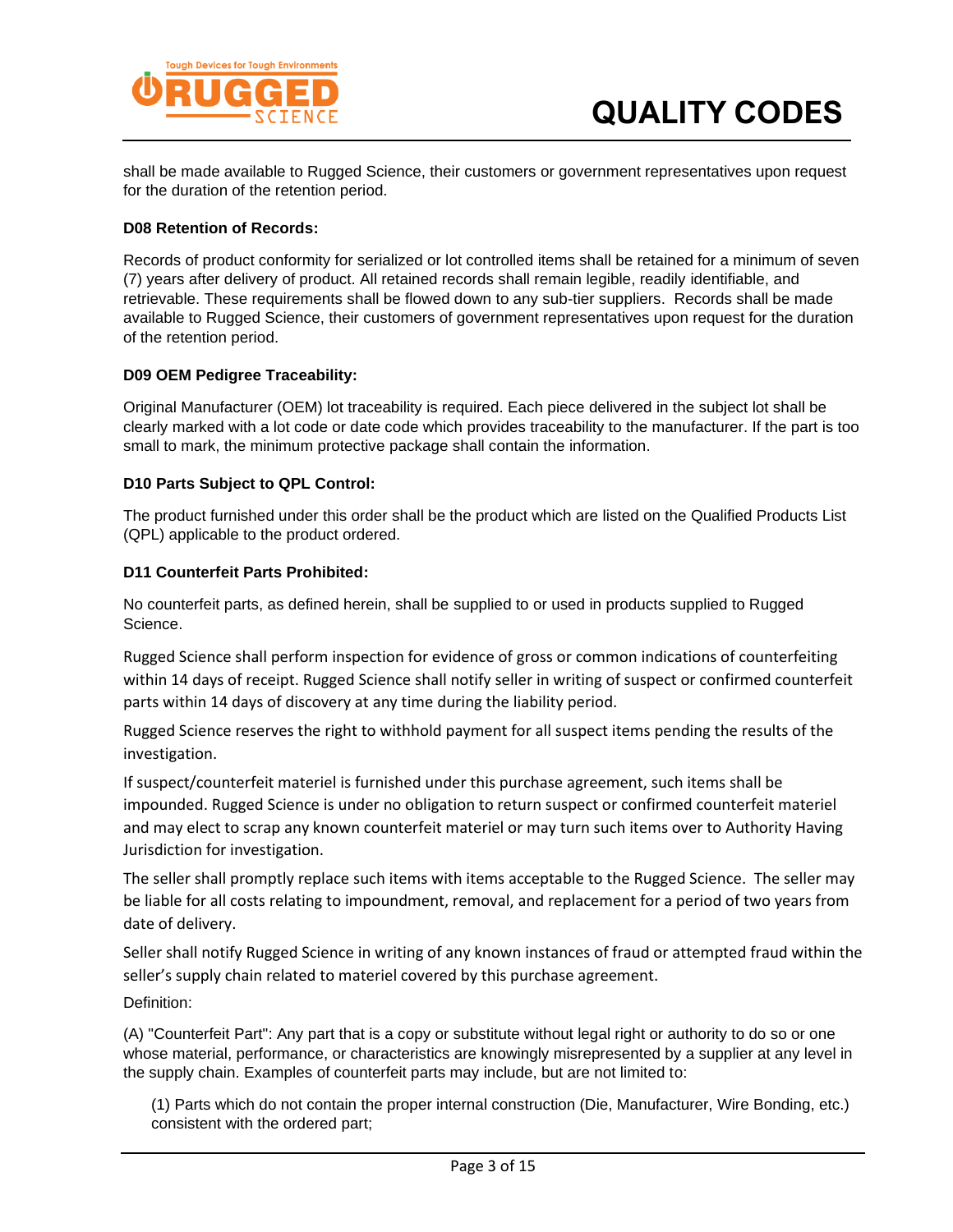

(2) Parts which have been used, refurbished, or reclaimed, but represented as new product;

(3) Parts which have a different package style or surface plating/finish than the ordered parts;

(4) Parts which have not successfully completed the OEM's full production and test flow, but are not represented as completed product;

(5) Parts sold as upscreened parts, which have not successfully completed upscreening; or,

(6) Parts sold with modified labeling or markings intended to misrepresent the part's form, fit, function, grade, or manufacturing date.

(B) "Part": The lowest level of separately identifiable items (e.g. piece parts).

#### **D12 Prohibition Against Use of Non-Authorized Distributors:**

All Electrical, Electronic, and Electromechanical (EEE) Parts shall be purchased through Original Component Manufacturer (OCM) / Original Equipment Manufacturer (OEM), or an OCM/OEM-Authorized Distributor (a.k.a. Franchised Distributor). Use of Non-Authorized Distributors is prohibited without expressed written consent by Rugged Science and may include approval of test reports ensuring parts are of OEM design/manufacture and not counterfeit parts.

#### **D13.1 Interconnect Stress Test (IST), Lot Acceptance:**

Subject material must have Interconnect Stress Test performed for Lot Acceptance. Testing shall be compliant to IPC-TM-650 Number 2.6.26, Method A, Dual Sense Testing. Capacitance Testing per Section 5.2.4 is required when capacitance test circuitry is provided on the test coupons. Any coupons failing the IST test shall require failure analysis per Section 6.2. Sample selection, conditioning, pre-conditioning, test conditions and acceptance criteria shall be according to Rugged Science document 50000-80008 Interconnect Stress Test for PCB Lot Acceptance. Electronic copy of test data report shall be provided to Rugged Science for each sample lot.

#### **D13.2 Interconnect Stress Test (IST), Process Qualification:**

Subject material must have Interconnect Stress Test performed for Process Qualification. Testing shall be compliant to IPC-TM-650 Number 2.6.26, Method A, Dual Sense Testing. Capacitance Testing per Section 5.2.4 is required when capacitance test circuitry is provided on the test coupons. Any coupons failing the IST test shall require failure analysis per Section 6.2. Sample selection, conditioning, pre-conditioning, test conditions and acceptance criteria shall be according to Rugged Science document 50000-80008 (Interconnect Stress Test for PCB Lot Acceptance). Electronic copy of test data report shall be provided to Rugged Science for first lot.

Any change in Part Number/Revision and/or change in Printed Circuit Board manufacturing process will require new Process Qualification test.

#### **D14.01 X-Ray inspection of Bottom Terminated Components, Process Qualification:**

X-ray inspection of the bottom termination solder joints is required for Process Qualification at a sampling rate of AQL 1%, Level II, Normal on the first run of any new configuration (defined as any change to assembly revision, stencil artwork, or any other change that may affect the solder paste or SMT reflow process).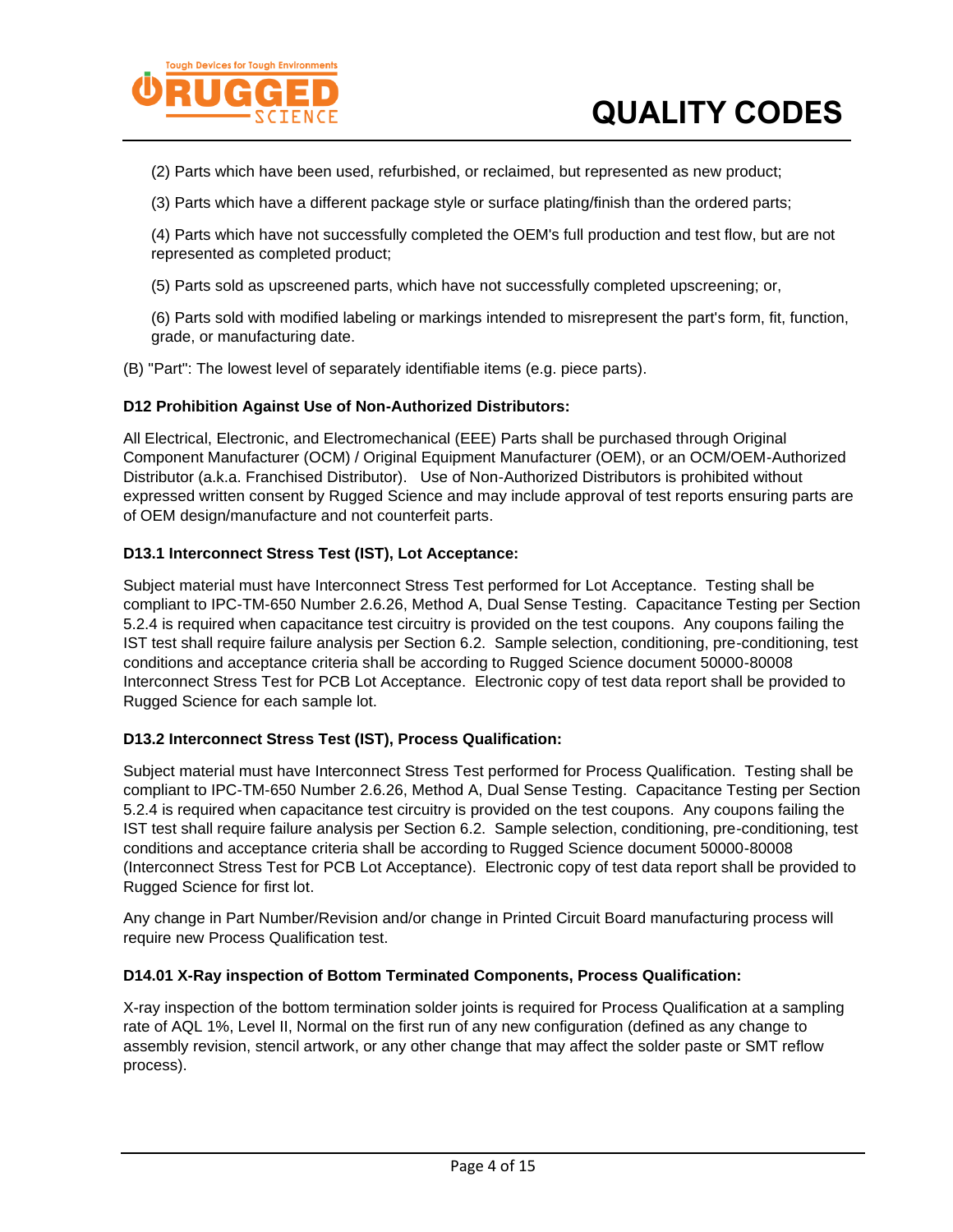

#### **D14.02 X-Ray inspection of Bottom Terminated Components, AQL Sampling of Each Lot:**

X-ray inspection of the bottom termination solder joints is required for Lot Acceptance at a sampling rate of AQL 1%, Level II, Normal on each production run (defined as any continuous operation without change to raw material, or component lots).

#### **D14.03 X-Ray inspection of Bottom Terminated Components, 100%:**

X-ray inspection of the bottom termination solder joints is required 100% of bottom terminated components.

#### **D14.04 X-Ray inspection of Bottom Terminated Components, Special requirement per SOW or PO:**

X-ray inspection of the bottom termination solder joints as defined in Statement-of-Work, Purchase Order, or other procurement documentation.

#### **D15.01 X-Ray inspection of Area Array Components, Process Qualification:**

Area Array Components (including but not limited to Ball Grid Array (BGA), Land Grid Array (LGA), and Column Grid Array (CGA) require X-Ray inspection with acceptance criteria as defined in IPC-A-610.

X-ray inspection of the Area Array component solder joints is required for Process Qualification at a sampling rate of AQL 1%, Level II, Normal on the first run of any new configuration (defined as any change to assembly revision, stencil artwork, or any other change that may affect the solder paste or SMT reflow process).

#### **D15.02 X-Ray inspection of Area Array Components, AQL Sampling of Each Lot:**

Area Array Components (including but not limited to Ball Grid Array (BGA), Land Grid Array (LGA), and Column Grid Array (CGA) require X-Ray inspection with acceptance criteria as defined in IPC-A-610.

X-ray inspection of the Area Array component solder joints is required for Lot Acceptance at a sampling rate of AQL 1%, Level II, Normal on each production run (defined as any continuous operation without change to raw material, or component lots).

#### **D15.03 X-Ray Inspection of Area Array Components, 100%:**

Area Array Components (including but not limited to Ball Grid Array (BGA), Land Grid Array (LGA), and Column Grid Array (CGA) require X-Ray inspection with acceptance criteria as defined in IPC-A-610.

X-ray inspection of the Area Array component solder joints is required for 100% of Area Array components.

#### **D15.04 X-Ray Inspection of Area Array Components, Special Requirement per SOW or PO:**

Area Array Components (including but not limited to Ball Grid Array (BGA), Land Grid Array (LGA), and Column Grid Array (CGA) require X-Ray inspection with acceptance criteria as defined in IPC-A-610.

X-ray inspection of the Area Array component solder joints shall be as defined in Statement-of-Work, Purchase Order, or other procurement documentation.

#### **D16 Radiographic Inspection:**

The material on this purchase order requires radiographic inspection. Each Radiograph shall include the image of the number, part serial number, identification of the area radiographed and identification of the view direction. Films shall be interpreted by the supplier's laboratory and findings reported on an appropriate form. Copies of the laboratory report and the radiographs shall accompany the material. Each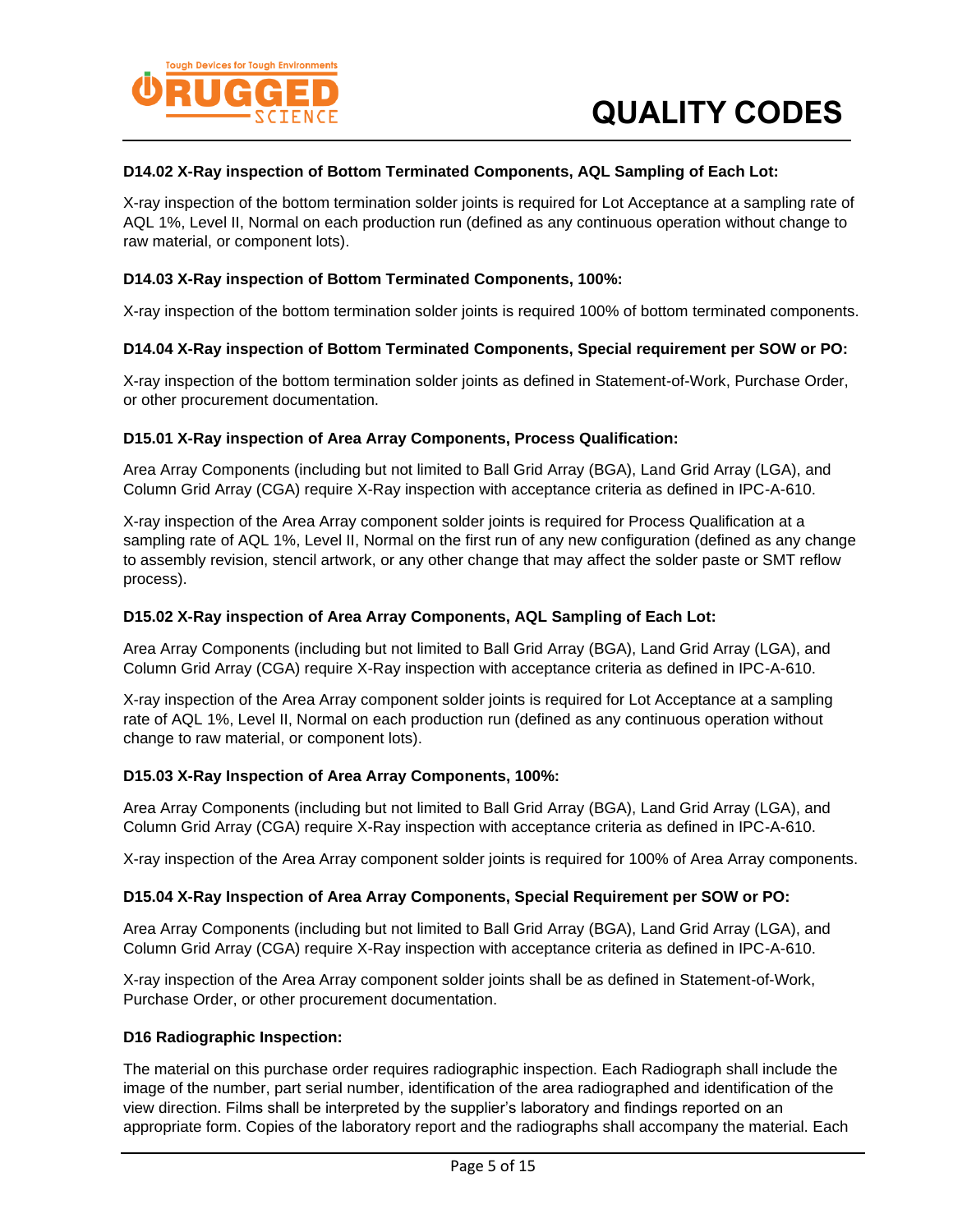

report submitted shall be signed by a certified radiographer, stating the level of certification IAW MIL-STD-410/NAS 410.

#### **D17 Acoustic Microscopy:**

Acoustic microscopy shall be performed on all plastic encapsulated components with images identified to individual parts and included in shipment upon delivery to Rugged Science. Specific requirements for scanning modes and applicable standards are provided on the Purchase Order. A source control drawing (SCD) is recommended.

#### **D18 Notification of Schedule Delay:**

Supplier shall notify the Rugged Science buyer, within one (1) working day of discovering any nonconformity, failure, etc. that could jeopardize the delivery schedule required by this Purchase Order.

#### **D19 Change Notification, General:**

Supplier shall notify Rugged Science of proposed changes in design and/or process definition and shall obtain approval from Rugged Science Buyer and cognizant Quality authority prior to implementing the change. Changes affecting processes, production equipment, tools, and programs shall be documented.

#### **D20 Authorization to Proceed:**

Prior to start of manufacturing, supplier must receive formal consent to build from Rugged Science. Dependent on the Rugged Science-established complexity of the manufacturing process, this consent will either be conducted at the supplier facility or scheduled as a teleconference. Consent method to be established by Rugged Science. The timing of this activity shall be included as part of the milestone schedule supplied to Rugged Science.

#### **D21 DPAS Rated Order:**

If this is a DPAS rated order certified for National Defense Use, you are required by law to follow the provisions of the Defense Priorities Allocations System (15 CFR 700).

Authorized vendor representative must accept or reject a rated order in writing or electronically within fifteen (15) working days after receipt of a "DO" rated order, and within ten (10) working days after receipt of a "DX" rated order. If the order is rejected, the representative must give reasons in writing (NOT electronically) for the rejection, directed to the listed Buyer on the subject order.

If a rated order has been accepted, and vendor/vendor's representative subsequently finds that shipment or performance will be delayed, notification must be provided to Rugged Science immediately, providing the reasons for the delay, and advising of a new shipment/performance date. If notification is given verbally, written or electronic confirmation must be provided within five (5) working days.

#### **D22 Mixed DPAS Rated Order:**

This Purchase Order contains combined Unrated and Rated order quantities certified for National Defense use. Vendor is required to follow all provisions of Defense Priorities and Allocation System (15 CFR part 700) only as it pertains to the rated quantities.

#### **D23 Classified Information Control:**

Performance under this purchase order involves access to classified information. Approved DD254, "Security Requirements Check List", is applicable to this contract, and should be in supplier's possession.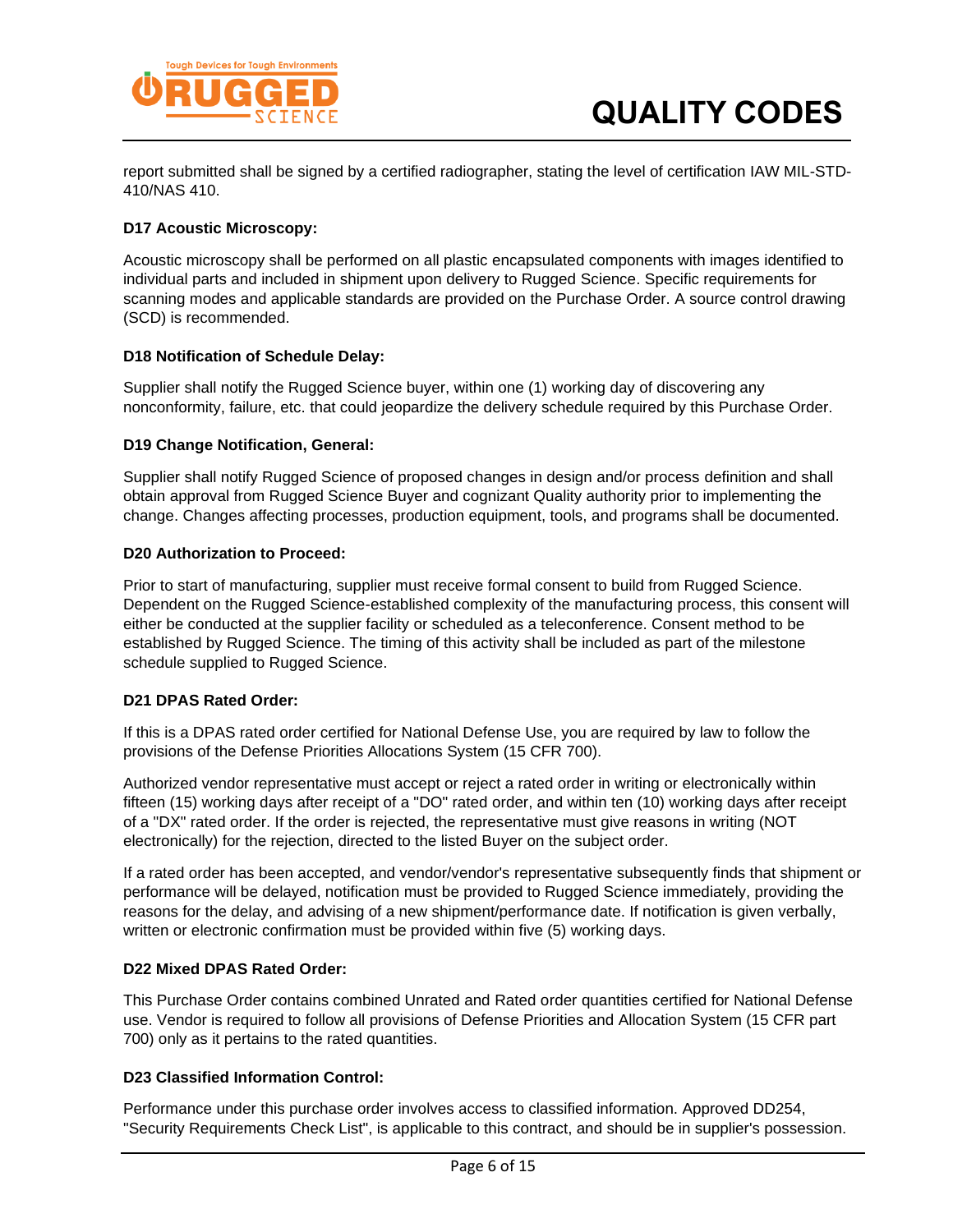

All classified end items, components, etc., manufactured or procured by supplier must be shipped in accordance with applicable security regulations.

#### **D24 Requirements Flow Down:**

Seller shall flow down applicable requirements to all of their suppliers to ensure buyer's requirements, including key characteristics, are appropriately flowed down to all tiers within the supply chain.

#### **D25 Critical Item, Raw Material Test Report and Certification:**

When listed as a line item on the purchase order, Test Report(s) verifying the key characteristics of the raw material shall be provided to Rugged Science along with a Certificate of Conformance (C of C) form the original raw material supplier for each delivery. Documentation shall include the name of the original raw material supplier and include lot number, material specification, tests conducted, and any other relevant information needed to identify the raw material. The supplier shall maintain the original mill certification, subsequent special process reports (including heat treatment), all test report(s) and certificates of conformance for a minimum of seven (7) years after completion of the purchase order or subcontract. These requirements shall be flowed down to any sub-tier suppliers. Test samples suitable for third-party testing shall be included in the quantity specified on the purchase order if so indicated.

#### **D26 Change Notification, PCBA:**

Supplier shall notify Rugged Science of proposed changes in material, design or process, and shall obtain approval from Rugged Science Buyer or cognizant Quality authority prior to implementing the change. Changes affecting processes, materials and production equipment shall be documented. Supplier may make changes to solder stencils without approval; however, changes must be documented, and Rugged Science must be informed of the change.

#### **D27 PCB Microsection Reports:**

Microsectional analysis for structural integrity shall be conducted on test coupons and printed board samples in accordance with the controlling specification (either IPC-6012 or IPC-6018). Test results of all microsection reports, both in-process and final acceptance test, shall be submitted to Rugged Science, LLC. All microsection reports shall include photographs of microsections in the "as-polished" condition, and the microeteched condition. Microsection photographs of microetched coupons shall be of sufficient magnification and resolution for examination of foil and plating integrity. For mixed dielectric boards (Type 4 and Type 6 per IPC-6018) images shall include all copper layers between dissimilar dielectric types (e.g. low dielectric RF core and FR4 prepreg). In all cases, photographs of the smallest drilled hole diameter must be included in the report. (May 2020)

### **MATERIAL CODES**

#### **M01 Material Subject to Shelf-Life Control:**

If material in this purchase order is subject to shelf-life control; all material shipped to Rugged Science shall have a minimum of 80% of its useful shelf life remaining, except with written authorization by the Rugged Science purchasing agent.

The following information shall be identified on each container or accompanying documentation:

- 1) Manufacturer's name
- 2) Product name/designation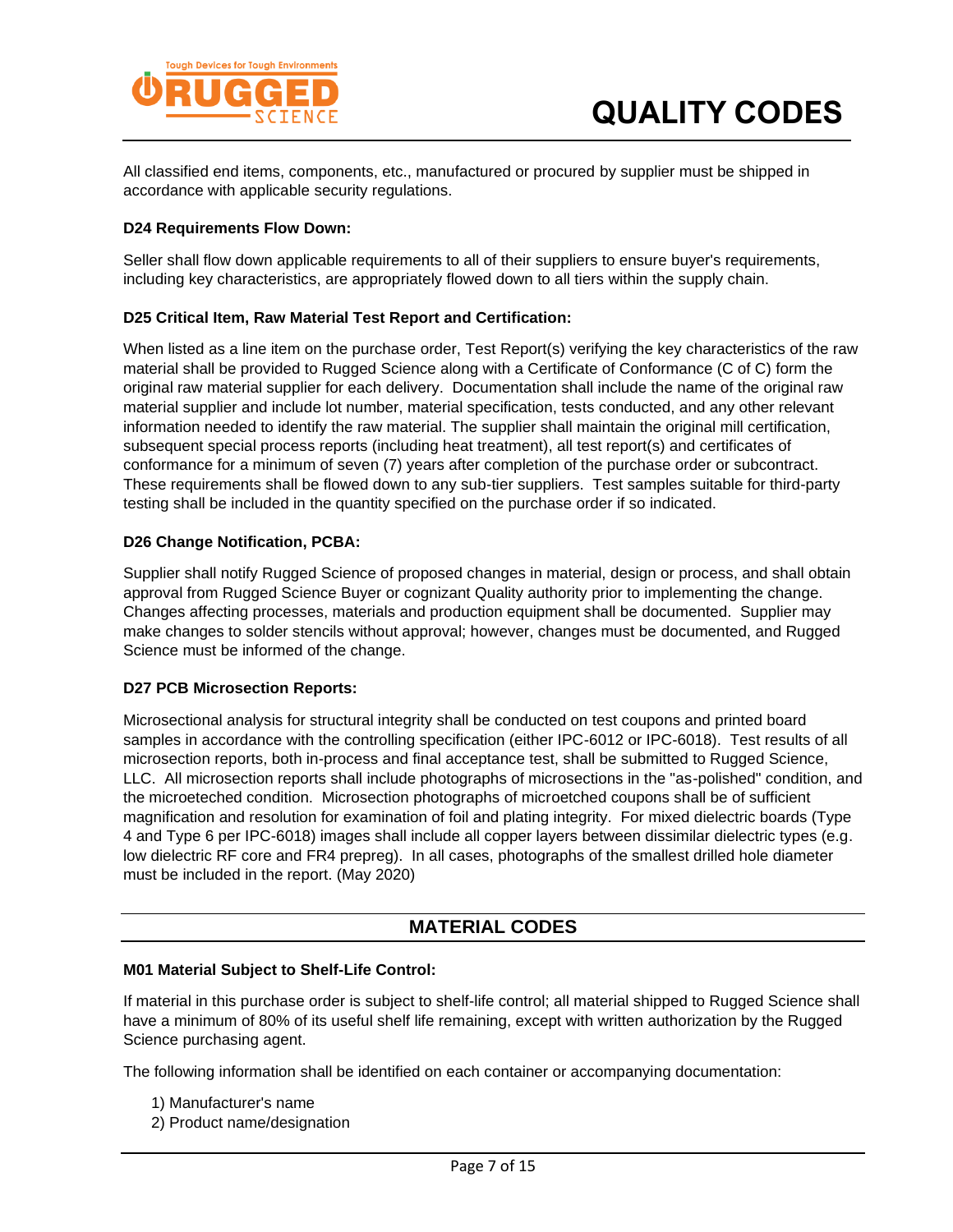

3) Shelf life duration period (in months) and shelf life beginning and/or expiration date

#### **M02 Preference for Domestic Specialty Metals:**

Any articles delivered against this purchase order must comply with the requirements of 48 CFR 252.225- 7008. Per the requirement "Specialty Metals" means

(i) Steel—

(A) With a maximum alloy content exceeding one or more of the following limits: manganese, 1.65 percent; silicon, 0.60 percent; or copper, 0.60 percent; or

(B) Containing more than 0.25 percent of any of the following elements: aluminum, chromium, cobalt, molybdenum, nickel, niobium (columbium), titanium, tungsten, or vanadium;

(ii) Metal alloys consisting of— (A) Nickel or iron-nickel alloys that contain a total of alloying metals other than nickel and iron in excess of 10 percent; or (B) Cobalt alloys that contain a total of alloying metals other than cobalt and iron in excess of 10

percent;

- (iii) Titanium and titanium alloys; or
- (iv) Zirconium and zirconium alloys.

"Steel" means an iron alloy that includes between .02 and 2 percent carbon and may include other elements.

#### **M03 Restriction on Acquisition of Certain Articles Containing Specialty Metals:**

DFAR clause 252.225-7009 applies to this purchase order. Any articles delivered against this purchase order must comply with the requirements of DFAR 252.225-7009.

#### **M04.02 Workmanship of Electronic Assemblies:**

The product purchased must meet the soldering and workmanship requirements contained in the latest issue of IPC/ANSI J-STD-001, Class 2 and IPC-A-610 Class 2 unless otherwise specified on the purchase order/subcontract or drawing. In case of a conflict, IPC/ANSI J-STD-001 takes precedence.

#### **M04.03 Workmanship of Electronic Assemblies:**

The product purchased must meet the soldering and workmanship requirements contained in the latest issue of IPC/ANSI J-STD-001, Class 3 and IPC-A-610 Class 3 unless otherwise specified on the purchase order/subcontract or drawing. In case of a conflict, IPC/ANSI J-STD-001 takes precedence.

#### **M05.02 Workmanship of Cable and Wire Harness Assemblies:**

The product purchased must meet the soldering and workmanship requirements contained in the latest issue of IPC/WHMA A-620, Class 2 unless otherwise specified on the purchase order/subcontract or drawing.

#### **M05.03 Workmanship of Cable and Wire Harness Assemblies:**

The product purchased must meet the soldering and workmanship requirements contained in the latest issue of IPC/WHMA A-620, Class 3 unless otherwise specified on the purchase order/subcontract or drawing.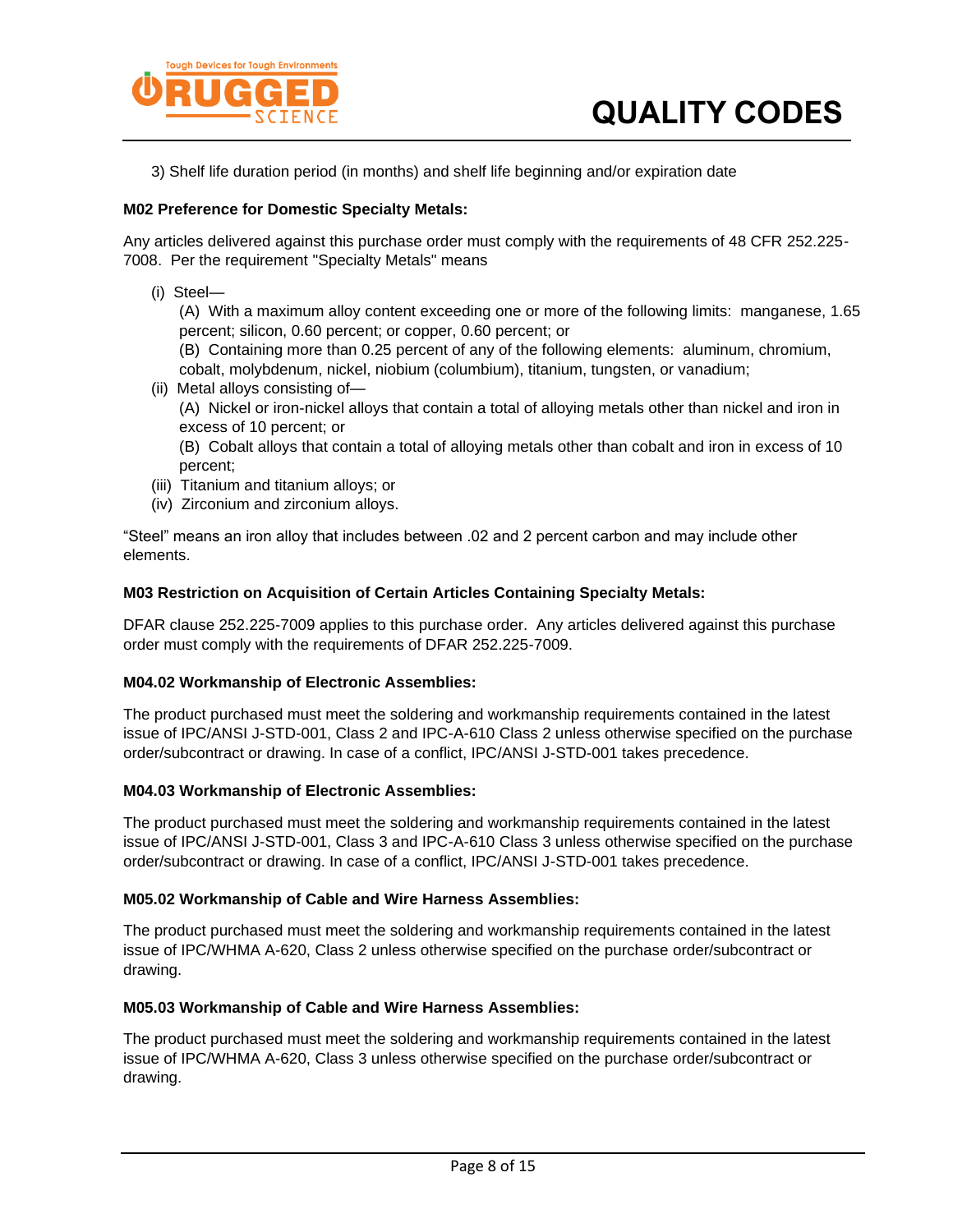

#### **M06 Conformance to Solderability Standards:**

All leads, pins, terminations or terminals on components/parts supplied shall comply with the solderability requirements of J-STD-002. The testing may be performed on leads, pins or packages which are from the same material lot as that used in production parts and which have been exposed to the same environments as the production parts.

#### **M07 Gold Removal:**

Gold shall be removed from the solderable surfaces of electrical and electronic components according to J-STD-001. Tinning should be no closer than 0.020 inches to the component body on leaded components.

#### **M08 Serialization:**

Serial numbering required on all items delivered under this purchase order.

#### **M09 Printed Circuit Board Requirements:**

The subject material of this purchase order includes printed circuit boards that are to be manufactured to IPC specification(s) and equipment class as noted on the drawing. The following requirements are in addition to those specified.

(1) Acceptance testing and frequency shall be performed as specified in the controlling IPC specification and equipment class as noted on the drawing (i.e. Class 3 or Class 2). If not noted on drawing, equipment class shall be Class 2.

(2) Thermal stress testing of coupons shall be according to IPC-TM-650, Method 2.6.8, Condition A (for thermoset materials) or Condition B (for thermoplastic materials).

(3) Unused test coupons shall be maintained by the manufacturer and available for review for a minimum of three (3) years after delivery, for each lot of printed wiring boards shipped against this purchase order.

(4) Each shipment shall include:

- Certificate of Compliance
- Quality Audit Report / Checklist
- Electrical Test Certificate of Compliance
- Micro-section Report
- Plating Thickness Report
- Ionic Contamination / Cleanliness Report
- First Article Report (for initial production run of part number and revision)
- Microsection Samples (unless previously provided)
- Solder Sample(s) (unless previously provided)

#### **M10 No Pure Tin, Bismuth or SAC Alloyed Materials Allowed:**

No pure tin plating allowed. The use of pure unalloyed tin is prohibited in the construction and surface finish of goods required to be delivered under this Purchase Order. Construction and finish include solders and plating. Tin is considered to be pure if it contains less than 3% alloying elements. The critical concentration of bismuth begins in the range of 3 to 5%, so lead finishes with greater than 3% bismuth are not allowed. BGA's and CCGA's are not allowed with Tin-Silver-Copper (SAC) alloyed balls. Data / Certification to this requirement must be maintained by the OEM / OCM and is not required to be submitted with each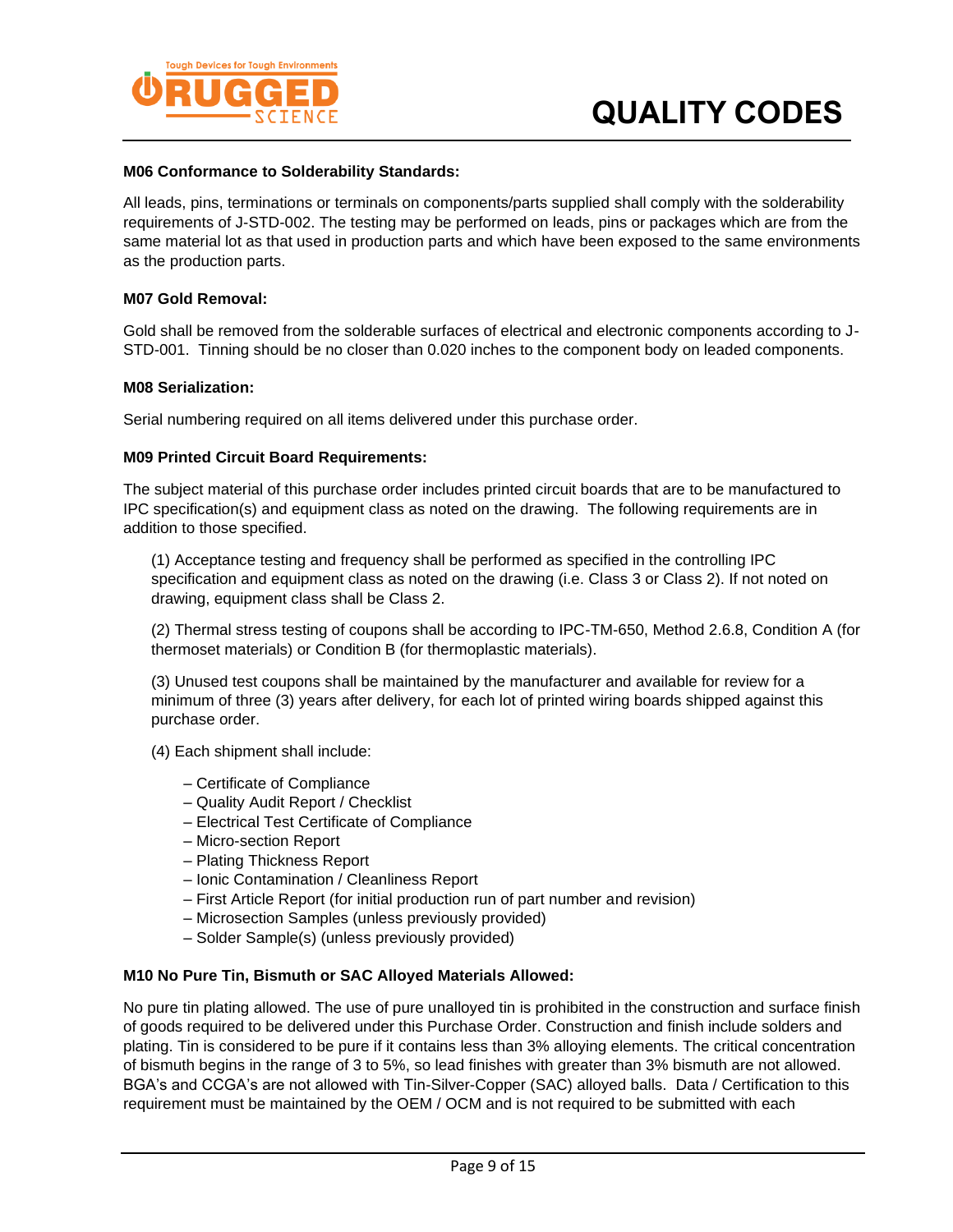

shipment unless otherwise specified. These certifications must be provided upon request by Rugged Science.

#### **M11 Prohibition on Pure Tin Plating:**

Pure Tin (Sn) plating is prohibited as a final finish or as an undercoat. Tin-lead (Sn-Pb) finishes are acceptable provided that the minimum lead content is three (3) percent.

#### **M12 Mercury Exclusion:**

Mercury or mercury-containing compounds shall not be intentionally added or come in direct contact with hardware or supplies furnished under this purchase order.

#### **M13 Certification on Prohibited Materials:**

Product on this order requires prohibition of certain materials: Tin, Cadmium, or Zinc plating, as a final finish or as an undercoat. Tin-Lead (Sn-Pb) finishes are acceptable provided the minimum lead content is three percent (3%) by weight. For all prohibited materials listed on this Purchase Order, supplier is required to submit a certificate attesting that all products provided comply with the exclusion clause. At a minimum, the certificate shall include the following information:

- (1) Supplier CAGE code;
- (2) Lot/heat/batch/date code and serial numbers (if applicable);
- (3) Rugged Science order number;
- (4) Part number of material;
- (5) Name and address of manufacturing location;
- (6) Quantity and unit of measure;
- (7) Statement of exclusion specific to the materials listed on the order's prohibited materials; and,
- (8) Signature of an authorized member of the supplier's Quality department.

If supplier to Rugged Science is not the original manufacturer, supplier is responsible for obtaining all necessary information from the original manufacturer.

#### **M14 Prohibition on Pure Metal Plating:**

Pure metal plating of Tin (Sn), Cadmium (Cd), or Zinc (Zn) are prohibited as a final finish or as an undercoat. Tin-Lead (Sn-Pb) finishes are acceptable provided they have a minimum content of three percent (3%) Lead (Pb) by weight. Supplier shall flow down this requirement to their sub-tier suppliers.

#### **M15 Prohibited Materials:**

Supplies furnished under this contract or purchase order shall not contain any of the following:

(1) Pure Tin: Unalloyed tin or tin plate where tin is greater than 97% pure and the remainder is lead is prohibited. Tin with less than 97% tin and the remainder is lead is acceptable. Reflowed pure tin plating is not acceptable.

(2) Cadmium: Pure Cadmium and high Cadmium alloys (>=15%Cadmium) are prohibited.

(3) Zinc: Pure zinc and high zinc alloys (>=15% Zinc) are prohibited

(4) Mercury: Pure mercury and high mercury alloys (>=15% Mercury) are prohibited

(5) Selenium: Pure selenium and high selenium alloys (>=15% Selenium) are prohibited

(6) Corrosive solder flux: Active rosin and organic acid fluxes are prohibited on "closed" surfaces such as a wire termination (stranded wire)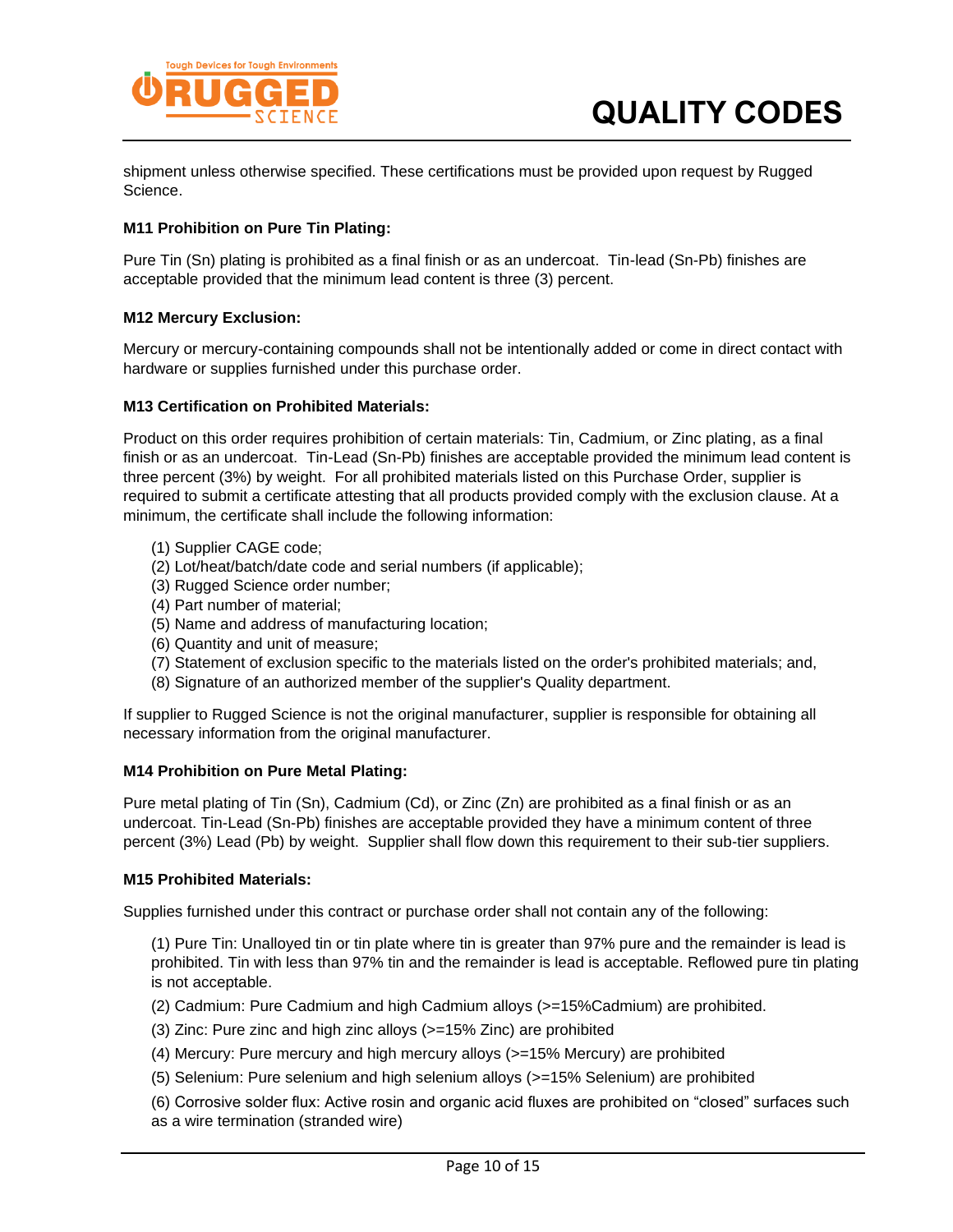# **QUALITY CODES**



(7) Magnesium: Pure magnesium or high magnesium alloys. Magnesium alloy may be acceptable with a maintained protective coating of Dow 17 or equivalent coating. Trace amounts of Mg are acceptable in material systems such as Aluminum and Steel alloys.

(8) Polyvinyl Chloride (PVC): No forms of PVC are acceptable.

(9) Potting or foam formulations that are prone to reversion.

(10) Polyurethane or silicone compounds that is prone to reversion.

(11) Silicones that release acetic acid or other corrosive products during the cure process.

(12) Cyanoacrylate bonding as primary adhesives. In-process bonding is acceptable provided an approved adhesive provides the primary bond support.

(13) Graphite as filler for lubricants or grease.

(14) Elastomeric materials that contact hydrazine except for F-E-332 for diaphragms and AF-E-411 for soft valve seats. Materials that have known compatibility by test, usage, or similarity are acceptable.

(15) Silicone greases intended for thermal bonding for end-item design (not test)

(16) Flammable materials that are not packaged to preclude accidental fire.

(17) Honeycomb, metallic or non-metallic, except when perforated or vented.

(18) Radioactive materials.

(19) Silver-plated copper wire with less than 40 micro inches of silver plating.

(20) Polyimide (Kapton) insulated copper/copper alloy wire used in applications where the voltage is greater than 18 volts and where flexure, tight bend radii, physical or chemical damage, or abrasion could crack the insulation.

(21) Teflon (tetrafluoroethylene-TFE) insulated hookup wire when not routed or protected to prevent cold flow.

(22) Fluorinated Ethylene Propylene (FEP) tubing where it provides the sole insulation for a wire conductor and is routed or contacts adjacent metal conductors.

If any of these requirements are not met, please provide the specific material and its percentage as applicable.

#### **M16 Circuit Card Assemblies:**

If the subject materiel of this purchase order is Circuit Card Assemblies (a.k.a. Printed Circuit Board Assemblies), then the following shall apply unless otherwise specified:

(1) Solder stencil files (included solder stencil, solder paste layer, etc.) provided by Rugged Science are provided as an initial guide only. The contract manufacturer may modify the solder stencil and paste layers as necessary to achieve the desired yield, initial quality and reliability for the finished assembly. Rugged Science shall be notified of any change to the solder stencil design. Records of solder layer design by purchase order, lot number, date code, and/or serial number as appropriate, shall be maintained for a minimum of seven (7) years, and shall be available to Rugged Science upon request.

(2) Assembly workmanship shall be in accordance with IPC-A-610, Class 2

- (3) All solder processes shall be in accordance with J-STD-001, Class 2
- (4) Solder shall be in accordance with J-STD-006
- (5) Solder Paste shall conform to J-STD-005
- (6) Solder Flux shall conform to J-STD-004

(7) Solderability tests for components and printed circuit boards shall conform to J-STD-002 and J-STD-003 respectively

(8) Rework of assemblies shall be accomplished in accordance with IPC-7711 with Buyer approval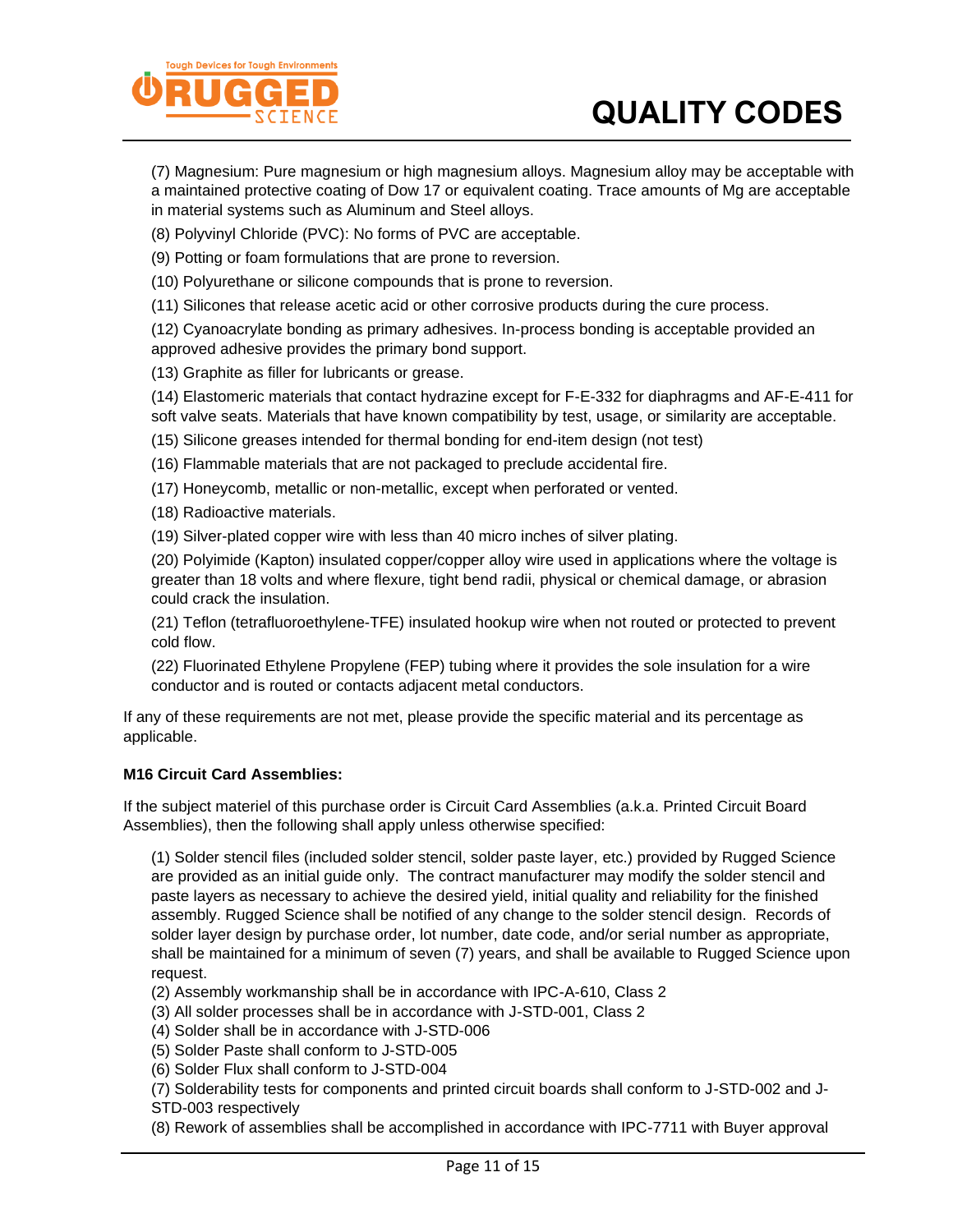

- (9) Temperature Profiling for Mass Soldering shall follow the guidance of IPC-7530
- (10) Assembly process implementation for bottom termination components shall follow the guidance of IPC-7093
- (11) Assembly process implementation for BGAs shall follow the guidance of IPC-7095

#### **M17 Acceptability of Final Protective Finish:**

Acceptance criteria for items with paint or powder coat as final protective finish shall be in accordance with the applicable drawing, or Rugged Science document SOP-ASY-001.01 if not specified on the drawing.

# **PACKAGING CODES**

#### **P01 ESD Protective Packaging:**

The product(s) to be furnished under this order line that are susceptible to damage from Electrostatic Discharge (ESD) and must be packaged to prevent damage through all phases of production, transport and storage according to ANSI/ESD S541-2008.

#### **P02 Antistatic Packaging:**

The product(s) to be furnished under this order line are not susceptible to damage from Electrostatic Discharge (ESD); however they are intended for use in close proximity to ESD sensitive devices and assemblies. Therefore all piece part level packaging of the product(s) furnished under this order line shall be Antistatic (i.e. Low Charging) according to ANSI/ESD S541-2008.

#### **P03 Packaging of Printed Circuit Boards:**

All Printed Circuit Boards furnished under this purchase order for delivery to Rugged Science shall be packaged according to IPC-1601A. Moisture content of the PCB prior to packaging should not exceed 0.2% by weight. All PCBs shall be dry packed in heat-sealed Moisture Barrier Bags (MBB) with desiccant and Humidity Indicator Card (HIC). The HIC should have 3 color spots with sensitivity values of 5%, 10% and 60% and should be sulfur-free in accordance with IPC/JEDEC J-STD-033. Separation sheets used between printed boards shall be sulfur and chlorine free and pH neutral. Immersion Silver printed boards shall include protective sulfur absorbing paper (such as Silver Saver™ paper) in the package, covering all exposed silver surfaces. Each MBB shall be marked with the part number, part revision, date code and quantity of PCBs enclosed. Each MBB should be large enough to cut open and re-seal twice. Sealable edges of MBB shall not be taped or have labels that would interfere with heat sealing.

#### **P04 Special Packaging for Silver Material:**

Silver or silver-plated parts are to be wrapped in tarnish-retardant paper (such as "silver saver") or sealed in a suitable non-sulfur-bearing container prior to final packaging for shipment. Where part size or quantity preclude individual wrap (e.g., terminals), non-damaging bulk wrap techniques will be acceptable. Packing list or other prominent package marking should identify material as silver or silver-plated.

#### **P06 Special Packaging for Housings and Covers:**

Covers and Housings must be separately packaged in individual Antistatic bags (i.e. Low Charging) according to ANSI/ESD S541-2008. Identification labels must be placed on the shipping container and each individual Antistatic bag. The labels must note the part number, drawing revision, and quantity enclosed within the package/container.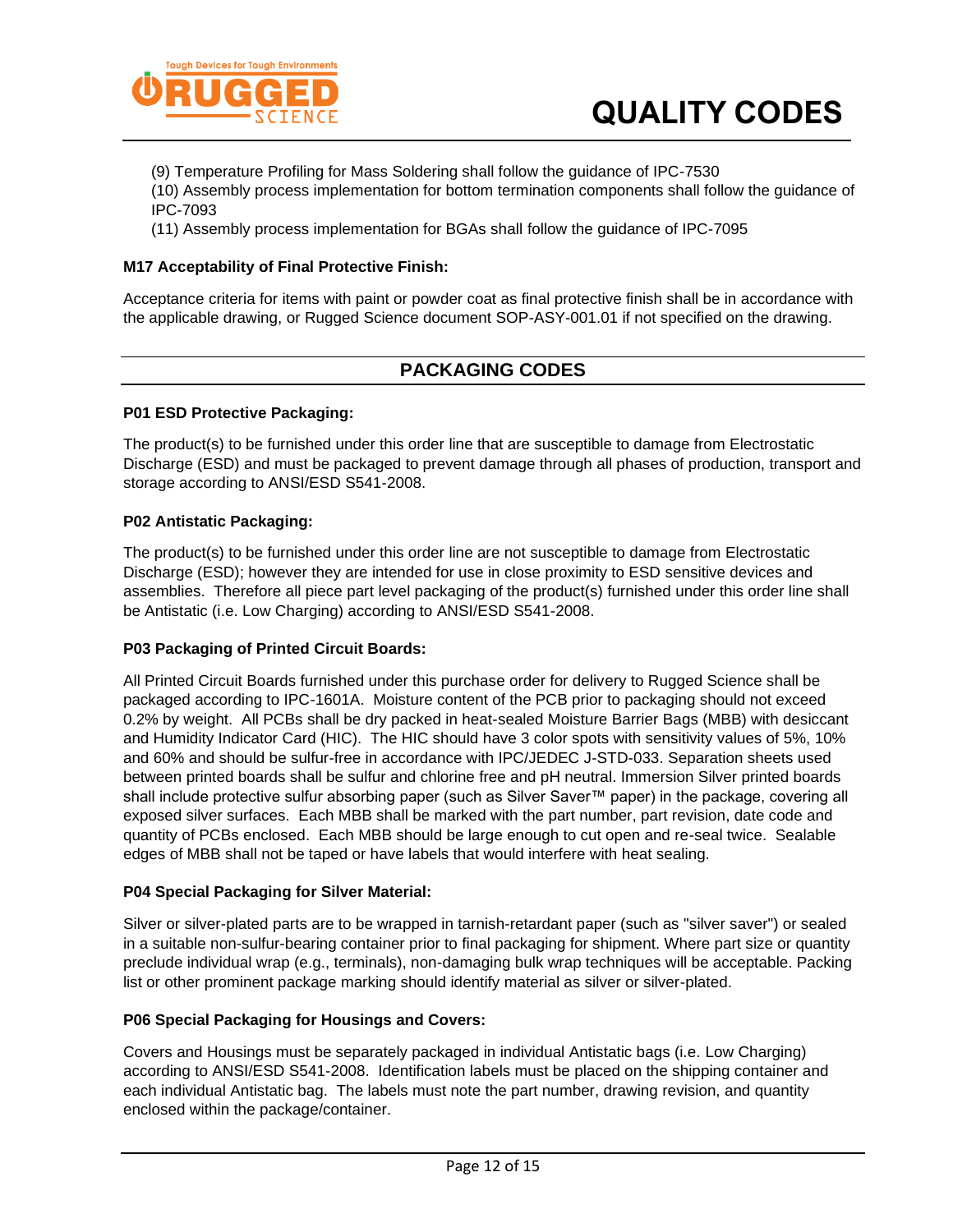



# **QUALITY SYSTEM CODES**

#### **Q01 Supplier Quality Management System:**

Rugged Science, LLC operates under a Quality Management System (QMS) certified to ISO 9001:2015. We evaluate our suppliers to the requirements of this international standard. Suppliers to Rugged Science should operate under a suitable QMS. AS9100, AS9120 or ISO 9001 are the preferred international standards, and should have third-party certification by a certification body listed with the International Aerospace Quality Group (IAQG), or accredited buy ANSI National Accreditation Board (ANAB) or other International Accreditation Forum (IAF) affiliated accreditation body. Supplier Quality Management Systems that do not meet the preferred conditions may be subject to audit by Rugged Science or their customers. Rugged Science reserves the right to review and approve the supplier's manufacturing processes, controls, and records associated with the manufacture of subject materiel.

#### **Q02 Counterfeit Electronic Part Detection and Avoidance System:**

Supplier shall maintain a counterfeit electronic parts detection and avoidance system internally and with its suppliers that is consistent with the requirements of 48 CFR 252.246-7007 and SAE AS5553. Supplier shall immediately notify Rugged Science with the pertinent facts if supplier becomes aware or suspects that items delivered in accordance with the Rugged Science purchase order contain counterfeit parts. When requested by Rugged Science, supplier shall provide OCM/OEM documentation that authenticates traceability of electronic parts to the applicable OCM/OEM.

#### **Q03 Supplier ESD Control Program:**

Supplier shall maintain an Electrostatic Discharge (ESD) Control Program that complies with ANSI/ESD-S20.20-2014. The supplier's ESD Control Program shall be subject to review and audit by the Rugged Science, its customers, and/or government representative.

#### **Q04 Foreign Object Damage (FOD) Prevention Program:**

Supplier shall maintain an effective Foreign Object Damage (FOD) Prevention Program. The supplier's program shall utilize effective FOD prevention practices. The program shall be proportional to the sensitivity of the design of the product(s) to FOD, as well as, to the FOD generating potential of the manufacturing methods. AS9146 may serve as a guideline. The supplier's FOD Prevention Program shall be subject to review and audit by the Rugged Science, its customers, and/or government representative.

#### **Q05 Supplier Calibration System Compliance Requirements:**

Supplier shall have a calibration system which complies with the requirements of ISO/IEC 17025 and ANSI/NCSL Z540-1. The supplier's calibration system is subject to review and audit by the Rugged Science, its customers, and/or government representative.

#### **Q06 GIDEP Participation:**

The supplier shall participate in the Government Industry Data Exchange Program (GIDEP) and review product related alerts and advisories to determine if they affect the products/services provided. If affected, the supplier shall take action to notify the buyer and mitigate any negative effect agreed upon by supplier and buyer.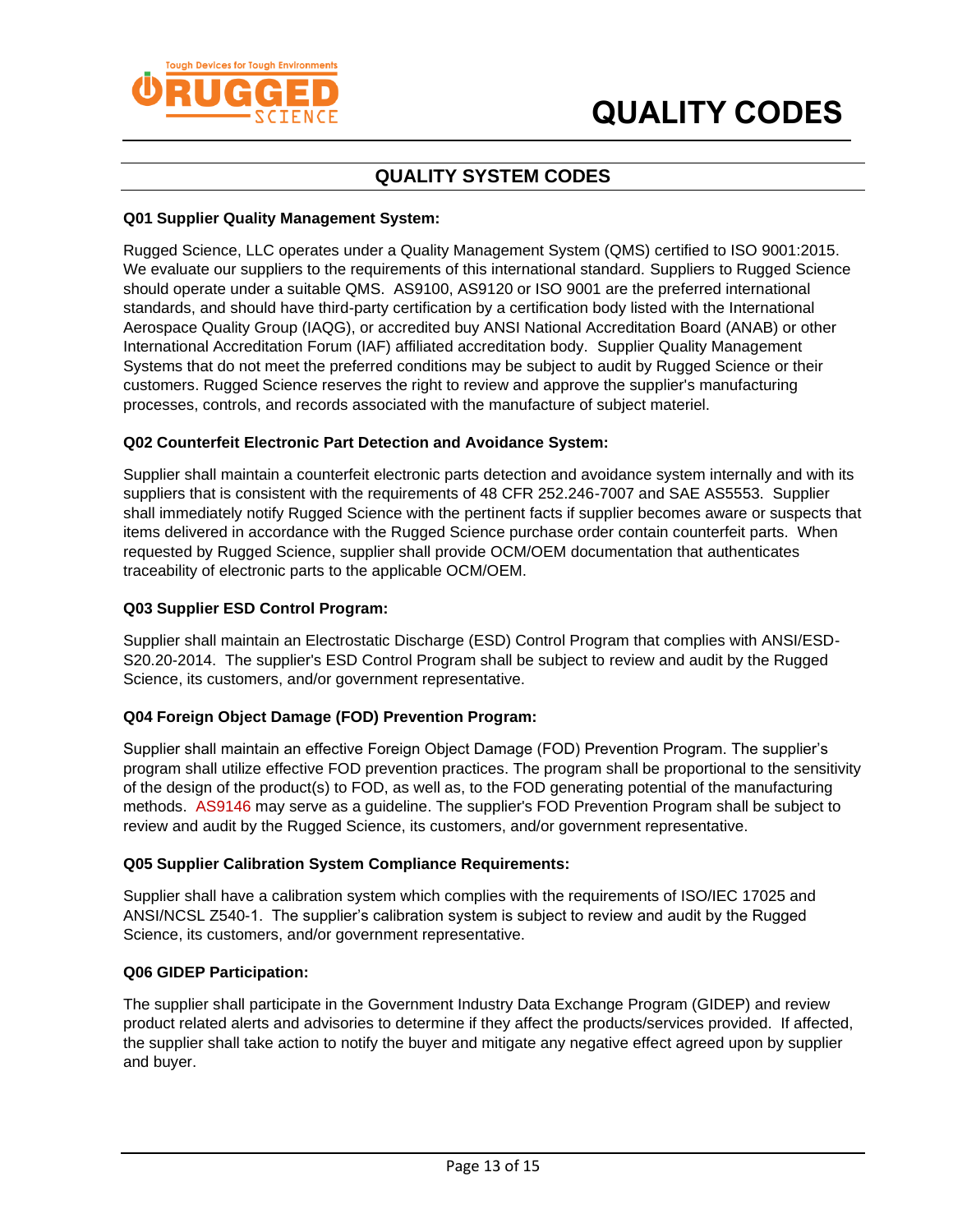

# **SOURCE INSPECTION CODES**

#### **S01 Source Inspection, Final:**

Final Source Inspection is required on all shipments against this purchase order or line item at the supplier's facility prior to shipment. The supplier shall provide the necessary facilities, equipment, qualified personnel, and documentation to demonstrate conformance to the order requirements during this inspection, including final testing. At the time of source inspection a copy of the Rugged Science PO, latest Drawing & PL, latest Change Notices, and other applicable specifications shall be presented. The parts or devices shall be ready for shipment except for any packaging that may interfere with the inspection/test. The supplier shall provide notice to Rugged Science seven (7) business days in advance of inspection readiness in advance thereof. After completion of successful and accepted source inspection, a copy of the completed Source Inspection Report and all other required data shall be packaged and shipped with the parts.

#### **S02 Source Inspection, Pre-Cap:**

Pre-closure (a.k.a. pre-cap) Source Inspection is required on all shipments against this purchase order or line item at the supplier's facility prior to shipment. The supplier shall provide the necessary facilities, equipment, qualified personnel, and documentation to demonstrate conformance to the order requirements during this inspection, including final testing. At the time of source inspection a copy of the Rugged Science PO, latest Drawing & PL, latest Change Notices, and other applicable specifications shall be presented. The parts or devices shall be ready for final internal visual inspection without the final cover or closure. The supplier shall provide notice to Rugged Science seven (7) business days in advance of inspection readiness in advance thereof. After completion of successful and accepted source inspection, a copy of the completed Source Inspection Report and all other required data shall be packaged and shipped with the parts.

#### **S03 Source Inspection, Final, Limited:**

Final Source Inspection is required on the initial shipments against this purchase order or line item at the supplier's facility prior to shipment. Quantity for inspection to be agreed upon between Rugged Science and supplier. The supplier shall provide the necessary facilities, equipment, qualified personnel, and documentation to demonstrate conformance to the order requirements during this inspection, including final testing. At the time of source inspection a copy of the Rugged Science PO, latest Drawing & PL, latest Change Notices, and other applicable specifications shall be presented. The parts or devices shall be ready for shipment except for any packaging that may interfere with the inspection/test. The supplier shall provide notice to Rugged Science seven (7) business days in advance of inspection readiness in advance thereof. After completion of successful and accepted source inspection, a copy of the completed Source Inspection Report and all other required data shall be packaged and shipped with the parts.

#### **S04 Source Inspection, Pre-Cap, Limited:**

Pre-closure (a.k.a. pre-cap) Source Inspection is required on the initial shipments against this purchase order or line item at the supplier's facility prior to shipment. Quantity for inspection to be agreed upon between Rugged Science and supplier. The supplier shall provide the necessary facilities, equipment, qualified personnel, and documentation to demonstrate conformance to the order requirements during this inspection, including final testing. At the time of source inspection a copy of the Rugged Science PO, latest Drawing & PL, latest Change Notices, and other applicable specifications shall be presented. The parts or devices shall be ready for final internal visual inspection without the final cover or closure. The supplier shall provide notice to Rugged Science seven (7) business days in advance of inspection readiness in